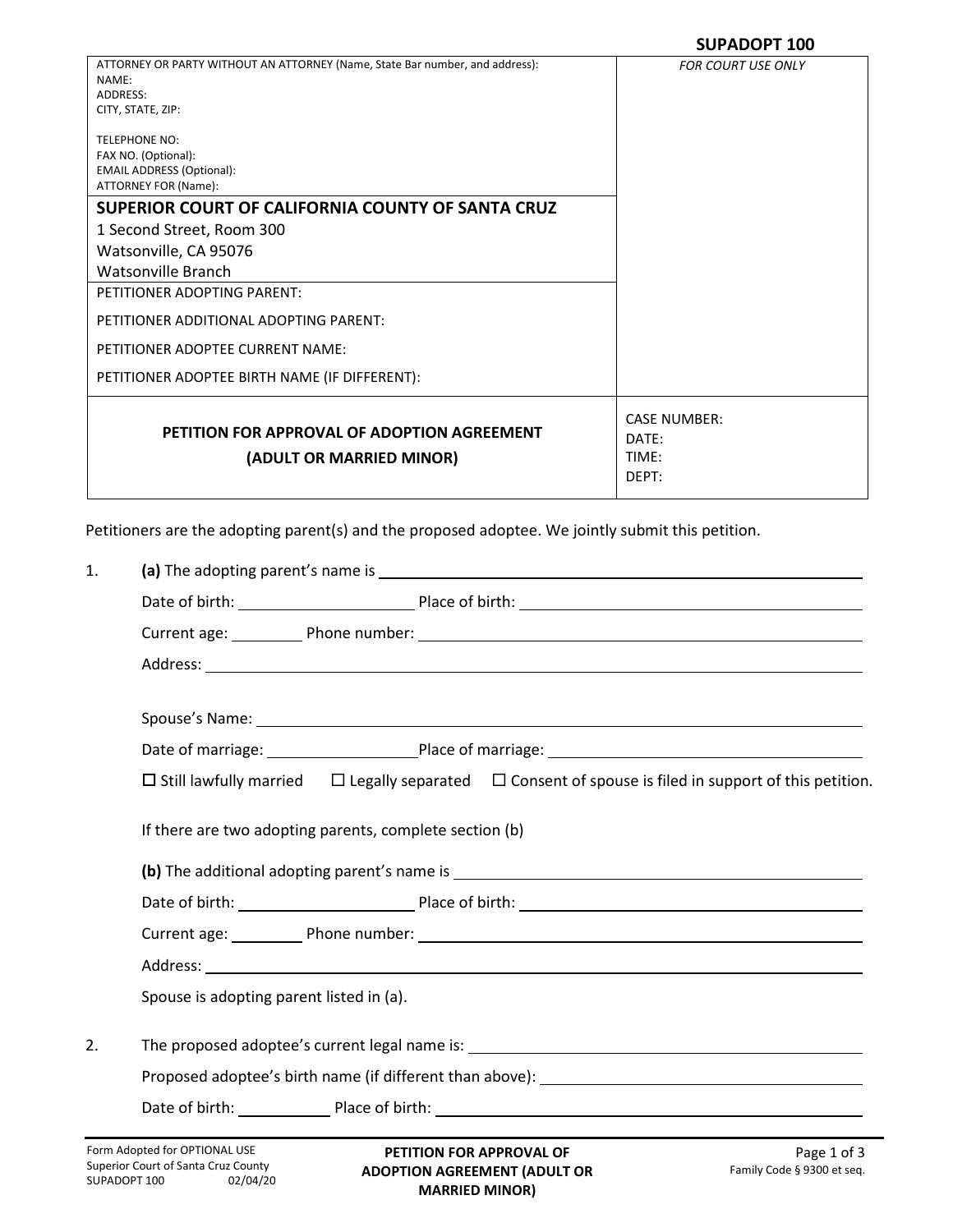| PETITIONER ADOPTING PARENT:<br><b>CASE NUMBER:</b><br>PETITIONER ADDITIONAL ADOPTING PARENT:                                                                                                                                                                                                                                                                                                                                                                                                                                                                           |  |  |  |  |
|------------------------------------------------------------------------------------------------------------------------------------------------------------------------------------------------------------------------------------------------------------------------------------------------------------------------------------------------------------------------------------------------------------------------------------------------------------------------------------------------------------------------------------------------------------------------|--|--|--|--|
| PETITIONER ADOPTEE CURRENT NAME:                                                                                                                                                                                                                                                                                                                                                                                                                                                                                                                                       |  |  |  |  |
| PETITIONER ADOPTEE BIRTH NAME (IF DIFFERENT):                                                                                                                                                                                                                                                                                                                                                                                                                                                                                                                          |  |  |  |  |
| Current age: Phone number: 1999 Manual Manual Manual Manual Manual Manual Manual Manual Manual Manual Manual M                                                                                                                                                                                                                                                                                                                                                                                                                                                         |  |  |  |  |
|                                                                                                                                                                                                                                                                                                                                                                                                                                                                                                                                                                        |  |  |  |  |
| $\Box$ Married Adult<br>Proposed Adoptee is $\square$ Unmarried Adult<br>$\Box$ Married Minor                                                                                                                                                                                                                                                                                                                                                                                                                                                                          |  |  |  |  |
| Spouse's Name: 1988 Contract Contract Contract Contract Contract Contract Contract Contract Contract Contract Contract Contract Contract Contract Contract Contract Contract Contract Contract Contract Contract Contract Cont                                                                                                                                                                                                                                                                                                                                         |  |  |  |  |
|                                                                                                                                                                                                                                                                                                                                                                                                                                                                                                                                                                        |  |  |  |  |
| $\Box$ Legally separated $\Box$ Consent of spouse is filed in support of this petition.<br>$\Box$ Still lawfully married                                                                                                                                                                                                                                                                                                                                                                                                                                               |  |  |  |  |
| The adoptive parent and proposed adoptee are $\Box$ not related $\Box$ related. Describe relationship and                                                                                                                                                                                                                                                                                                                                                                                                                                                              |  |  |  |  |
| We seek this adoption because it will establish legally a relationship that has existed in fact, and because<br>it is in the best interest of the parties to have the legal rights and obligations of parent and child,<br>including rights relating to inheritance and duties of support. This adoption is in the public's interest for<br>the same reasons and particularly because it will create legal duties of support between the adopting<br>parent(s) and adoptee and thereby reduce the likelihood of the parties becoming a public charge in the<br>future. |  |  |  |  |
|                                                                                                                                                                                                                                                                                                                                                                                                                                                                                                                                                                        |  |  |  |  |
| We have agreed and have filed with this petition a signed agreement to assume toward each other the<br>legal relation of parent(s) and child and to have all the rights and be subject to all the duties and<br>responsibilities of that relationship.                                                                                                                                                                                                                                                                                                                 |  |  |  |  |
| $\Box$ The current legal parent(s) of the proposed adoptee still living is/are (provide address if known):                                                                                                                                                                                                                                                                                                                                                                                                                                                             |  |  |  |  |
|                                                                                                                                                                                                                                                                                                                                                                                                                                                                                                                                                                        |  |  |  |  |
|                                                                                                                                                                                                                                                                                                                                                                                                                                                                                                                                                                        |  |  |  |  |
|                                                                                                                                                                                                                                                                                                                                                                                                                                                                                                                                                                        |  |  |  |  |
| $\square$ The adult children of the proposed adoptee are (list names and address):                                                                                                                                                                                                                                                                                                                                                                                                                                                                                     |  |  |  |  |
|                                                                                                                                                                                                                                                                                                                                                                                                                                                                                                                                                                        |  |  |  |  |